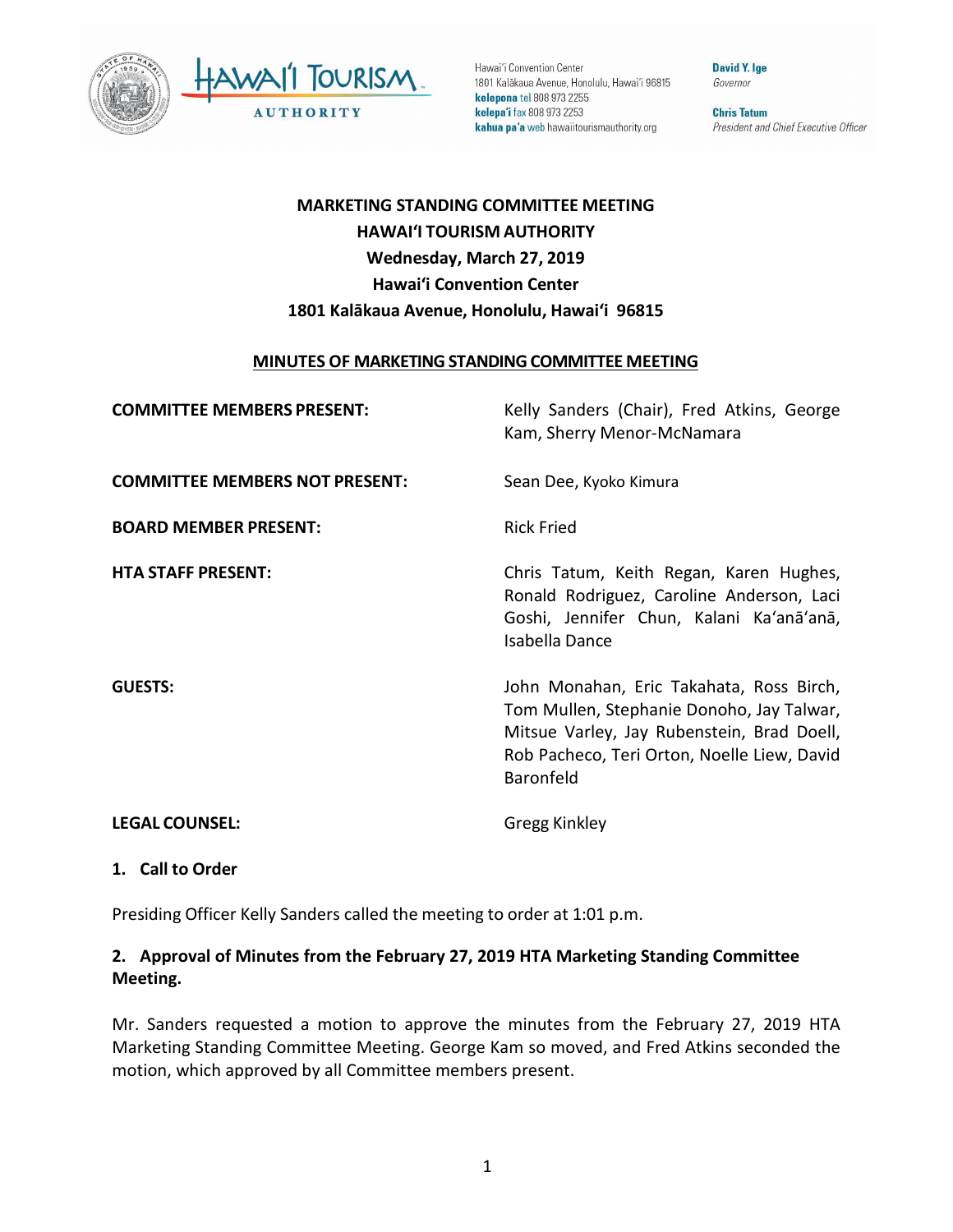### **3. Hawai'i Island Recovery Results - HTJ FY 2018 Emergency Marketing Fund**

Karen Hughes introduced Eric Takahata, Managing Director of Hawai'i Tourism Japan (HTJ), to present the results from the recovery funding that was taken from FY 2018. \$250,000 was released in May and \$450,000 was released in June. Mr. Takahata explained that the money was used in three phases. Phase one was damage control and involved immediately getting the right information to the media, the Japanese public, and potential travelers.

About \$250,000 was spent on phase two. Mr. Takahata said that phase two was still damage control but shifted messaging directly to consumers through customer resource management. HTJ created a hashtag campaign, and worked in sync with media including newspapers and major digital platforms. HTJ conducted a press tour, inviting members of the major media to visit so that they could see that Hawai'i Island is safe and stop reporting that toxic gases were being released. A press briefing and travel agent briefing were held to ensure that the proper information was disseminated. The events were well-attended by 26 major media outlets, resulting in approximately 2,162,143,252 impressions. Mr. Takahata stated that different members of the Hawai'i Island community were engaged to provide their perspective in video messaging that Hawai'i Island is safe to visit.

Mr. Takahata explained that phase two also included a full page ad in the major Japanese newspaper, Yomiuri Shimbun, and a promotional video that was available on YouTube. In television media, HTJ was able to move television shows that had planned to film in Oahu to Hawai'i Island. Towards the end of phase two, HTJ engaged more with the travel trade, and worked with Japan Airlines and Hawai'ian Airlines to do a press event at Tommy Bahama in Ginza.

About \$450,000 was spent on phase three. HTJ had already created a promotional video that was shot before the eruption, so when the eruption occurred, the video was expanded to more outlets and HTJ worked with travel trade to promote it. HTJ also created a 3D virtual reality tour using videos and special boxes that use the motion detection technology in phones to create a 360 degree experience. HTJ also worked with T Point Japan, a widely-used point card system, to set up a survey to educate survey-takers on Hawai'i. Mr. Takahata directed the committee to the meeting packet for more detailed statistics on HTJ's efforts.

Mr. Takahata said that wholesalers created Hawai'i Island-specific packages with special pricing. HTJ continued wholesaler education and consumer-direct information. In regards to results, Mr. Takahata said that there was a positive effect on Hawai'i Island numbers from April 2019 to June 2019, it is close to returning to 2018 numbers and closer to July and September it is anticipated that the booking pace will get higher. Chris Tatum pointed out that last year there were volcanoes erupting so there is an expectation that this year will be better than last year.

Mr. Atkins asked how the ideas for this effort came about and asked whether there was any feedback from HTJ's partners in Japan that they felt that HTA could have done better. Mr. Takahata stated that HTJ drove the ideas. He added that it was puzzling for the industry why the recovery is not happening quicker because HTJ is messaging and in lock step with the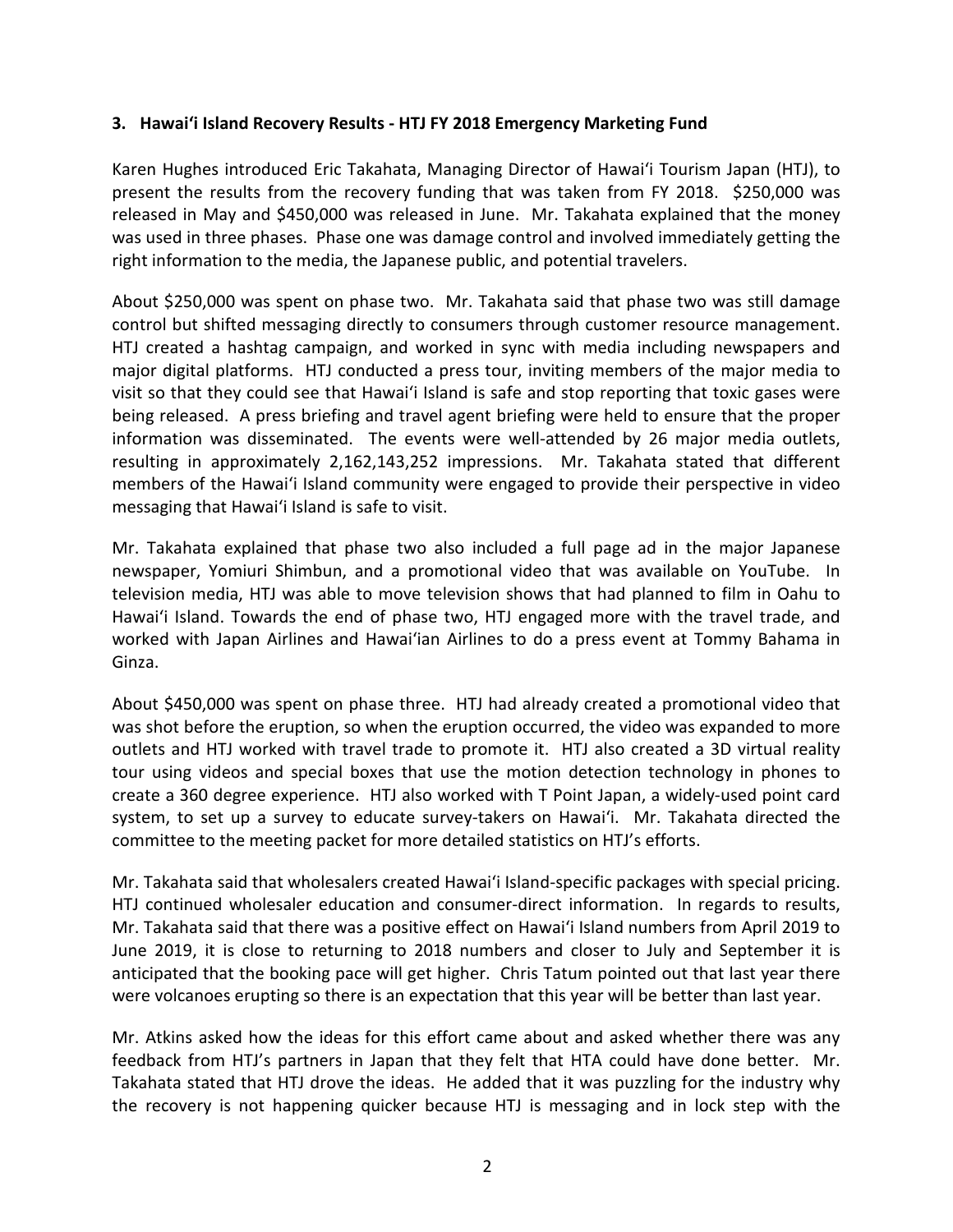industry, but the recovery lag time is frustrating. Mitsue Varley pointed out that during this same period, Japan also experienced natural disasters including a devastating hurricane comparable to Hurricane Katrina. Mr. Takahata added that the 6.5 earthquake in Hokkaido also had an effect.

Mr. Atkins noted that he did not see golf featured as one of the activities in the promotional videos, and that HTA spends a significant amount of sports marketing funding on golf. Ms. Varley responded that golf is a targeted market and for golf, HTJ works with golf membership tours. Mr. Atkins whether golf has diminished compared to other activities. Mr. Takahata said it has diminished because of the cost. Mr. Tatum said that HTA needs to feature phenomenal golf experiences on Hawai'i Island. Rick Fried asked whether over-saturation was an issue at golf courses on Hawai'i Island and Mr. Atkins said that some golf courses are struggling. Mr. Sanders asked Mr. Takahata to explain how HTA worked on the co-op marketing piece for the \$450,000. Mr. Takahata said that HTJ usually does a 3-to-1 template.

Mr. Fried noted that, for decades, there was a peaceful lava flow into the ocean but that he has heard that experts now say that may not occur for months and that another explosion may not occur for decades. Ross Birch stated that that is what has been predicted by volcanologists, and it may be many years before that kind of volcanic activity occurs again.

# **4. Hawai'i Island Recover Results - HTUSA FY 2019 Emergency Marketing Fund**

Ms. Hughes stated that funding for Hawai'i Tourism USA came out of the 2019 fiscal year budget. She introduced John Monahan and Jay Talwar to present. HTUSA worked closely with the private business on Hawai'i Island to coordinate a shared hashtag social media promotion. The major hoteliers had the resources to provide photography and in August, HTUSA shot offproperty activities to round out the perception of Hawai'i Island and highlight activities that you can only do on Hawai'i Island. In October, HTUSA supplemented its Hawai'i-rooted campaign with a Hawai'i Volcanoes National Park ranger who shared an engaging personal story for the campaign. In October, HTUSA had a large, well-coordinated event with Norwegian Cruise Line. In November, HTUSA worked with its industry partners on a conversion program which was developed with media which drove visitors to a shared landing page where properties could provide their best offers and engage with visitors directly. In December and January, public relations and social media continued. These campaigns continued through March 2019, and ended with the Hawai'i Island-rooted video to round out the story of Hawai'i Island.

Mr. Talwar played a video with the tag line that "There is Never a Better Time to Visit Hawai'i Island than Now". He said that HTUSA worked with Lonely Planet to create a digital program and articles that look like editorial. On the public relations side, in May the news outlets were primarily showing images of the small portion of the island affected by lava and HTUSA worked to counter that narrative. Mr. Talwar noted that there was greater traction with media when they engaged a subject-matter expert so HTUSA worked with a volcanologist to appear on television. Mr. Talwar discussed various news outlets that published stories promoting why now is the best time to visit Hawai'i Island.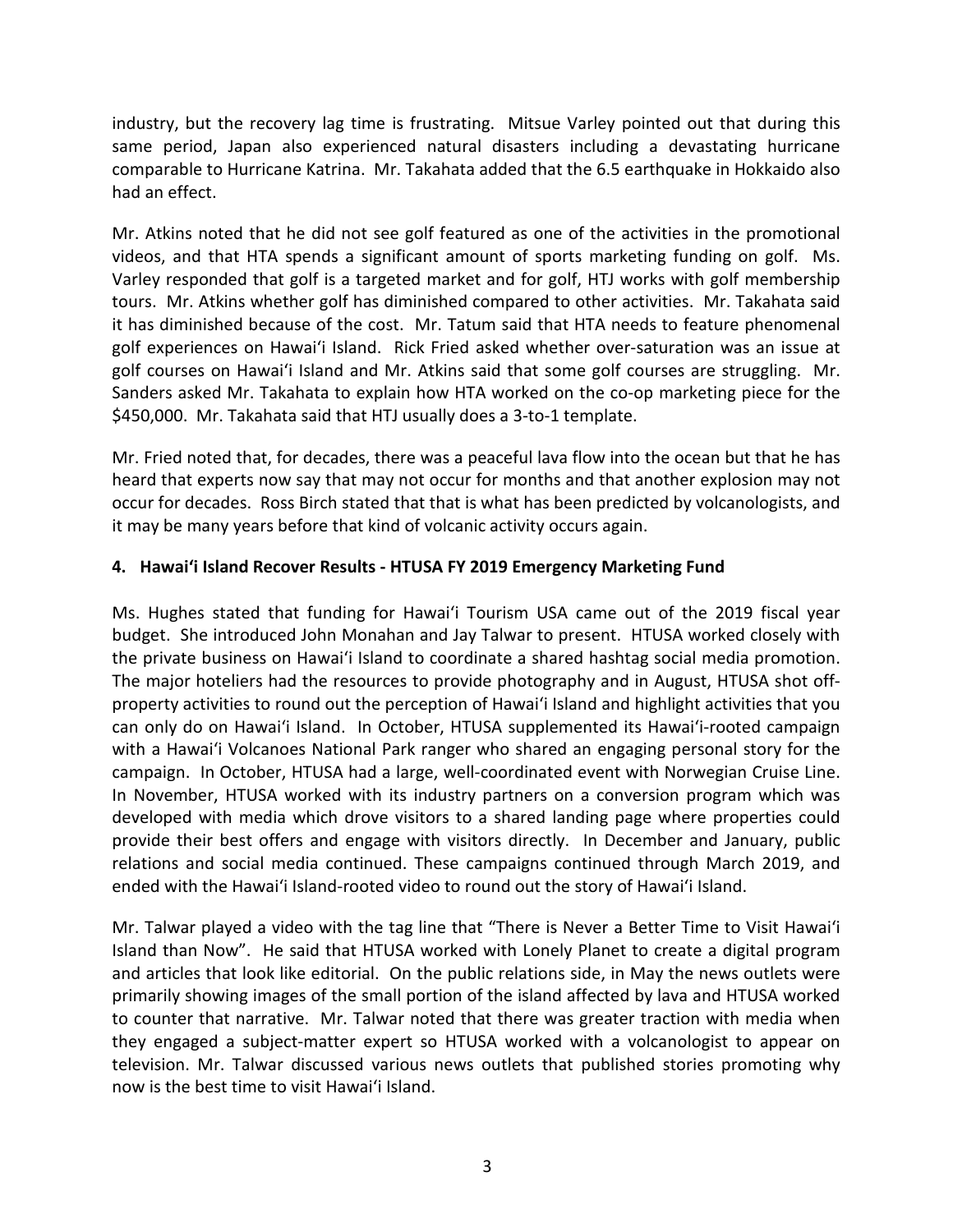In terms of metrics, Mr. Talwar said that they do not know how many rooms were booked because hotels do not share that type of information, but they do know that the promotion was able to direct more visitors to their sites. He then discussed the timeline of events, pointing out that, in addition to the volcanic eruption, there were also Hurricanes Hector, Lane and Olivia. Mr. Monahan noted that the hurricanes were the "icing on the cake" that took Hawai'i Island out of the booking cycle for FIT travelers and group business.

Mr. Monahan said that the first quarter will be difficult, based on his conversations with wholesalers. He noted that the wholesalers say that business increases after May  $4<sup>th</sup>$ , 2019. In January, air seats hit more than 40% into Kona. On the Hilo side, there has been more hurt which is also lift related because of a reduction of seats.

Mr. Fried said that he had heard that Southwest Airlines was considering adding a flight to Hilo. Mr. Atkins asked if there had been a significant loss in air seats. Mr. Monahan said that there has been a bit of pull back but nothing significant. Airlines are demand driven. Mr. Atkins asked whether Airbnb occupancy was down similarly to hotels. Ross Birch responded that Airbnbs are aggressively pricing themselves to compete.

# **5. Hawai'i Island Recovery Efforts - Proposal for Continued Emergency Funding HTJ**

Ms. Hughes said that the booking pace is getting better but will still require a great deal of work to continue the momentum. She stated that Japan and the US represent the best opportunity to help recovery happen as soon as it can. Mr. Takahata presented on HTJ's plan for continued recovery. He proposed funds be used to expand the reach of the Hawai'i Island rebranding campaign, since they will no longer be able to market the volcano.

Mr. Takahata discussed the Hakken campaign, which is based on the Japanese enthusiasm for numbers. Hakken Hawai'i means to discover Hawai'i, and the Hakken campaign promotes Hawai'i through numbers. The plan is to bias the Hakken campaign towards Hawai'i Island, and the rest towards the rest of the state of Hawai'i. The campaign will include outdoor signs, train signs, and taxis.

For Japan marketing, Mr. Takahata proposed spending \$600,000 on outdoor advertising, \$300,000 on digital marketing including YouTube, TVer, and TripAdvisor, and \$100,000 on public relations including TV tie-ups and regional newspaper promotion. The total request is for \$1 million. Ms. Hughes stated that HTJ is requesting \$1 million and HTUSA is requesting \$1.5 million, with \$500,000 to go towards creating new assets and content that will be utilized by both. Mr. Atkins asked where the funding would come from and Mr. Tatum responded that funds have been identified from the FY 2019 budget. The goal for the meeting was to support a recommendation that could then be presented for approval to the Board.

# **6. Hawai'i Island Recovery Efforts - Proposal for Continued Emergency Funding HTUSA**

Mr. Talwar began by discussing the overarching message that there are a lot of amazing things to do on Hawai'i Island. Beginning in April and into May, HTUSA plans to conduct its "Blue-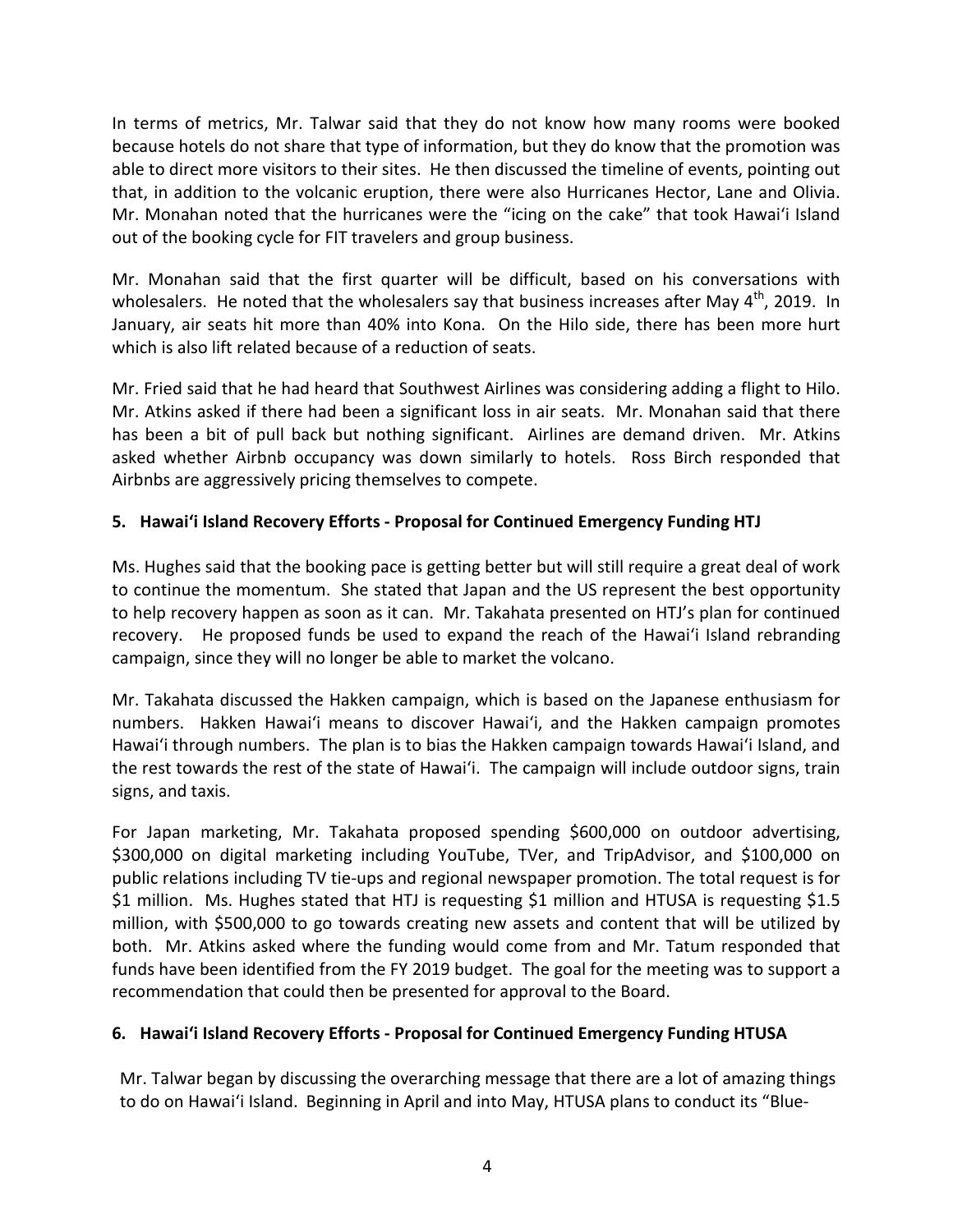sky" asset development project, to develop photography and social assets that can be shared with all the global teams. Public relations and social media campaigns will continue throughout the calendar, including a top-tier social media influencer in June. In July, HTUSA will begin the paid native campaign, in which HTUSA partners with an editorial outlet, provides messaging and a story, and the editorial outlet produces content in their own style so that it will better connect with their audience. In September, HTUSA will conduct a sales blitz and conversion campaign in coordination with a bus tour. These programs will run through the end of the paid media calendar.

The target for the general marketing program is the "avid explorer," people who exhibit behavior that suggest that they are looking to book trips in the short term, and expanding the audience to people who exhibit similar behavior and are engaging with similar destinations. Mr. Talwar played examples of content that is being created with third-party voice. The assets that HTUSA will be creating will focus less on the volcano and more on other Hawai'i Island activities. Mr. Talwar said that, in an effort to attract a higher-yielding visitor, HTUSA has partnered with Equinox gym. Equinox gym is a high-end gym with an upper demographic audience, that are adventure/exploration travelers.

Mr. Tatum said that, in regards to these two major markets, the goal is to combine what they are trying to accomplish, and share and utilize the best of both to go after these markets. The idea is to put \$2.5 million towards the effort of Hawai'i Island. He emphasized that, moving forward it is important to be aligned in how they are moving forward, because this is a rebranding and there needs to be the same message across markets. Mr. Sanders said that it is important to get the creative assets done for Hawai'i Island is critical and that needs to happen before going out to the other markets, to align brand messaging globally.

Mr. Atkins asked for Mr. Birch's perspective, and Mr. Birch said that there are bigger issues than just bringing the numbers back, like what story they are going to tell and getting out the right message. Mr. Kam asked about the status of Hawai'i Island infrastructure. Mr. Birch responded that Hawai'i Island has changed its customer over the last three years, and is hoping that they can attract visitors that do not over-inundate areas. He added that he hopes that this lull will give the county and state an opportunity to build up some of their assets to have more accessibility. Mr. Atkins noted that he hopes that Hilo and the volcano are not underestimated, and said that he had received positive feedback about the area and the volcano from recent visitors.

Mr. Tatum said that, historically, they have probably not been as sensitive as they should have been to what was promoted, but by working with Mr. Birch and the market, they want to make sure that whatever is promoted is prepared for visitors. Kalani Ka'anā'anā noted that Rapid ʻŌhiʻa Death and biosecurity are also concerns, so if HTA is turning its direction mauka it should also be mindful of the environment. He added that it was also important to call Kīlauea by its name, because just calling it "the volcano" takes its mana away.

The visitors from Hawai'i Island, Jay Rubenstein, Rob Pacheco, Brad Doell, and Stephanie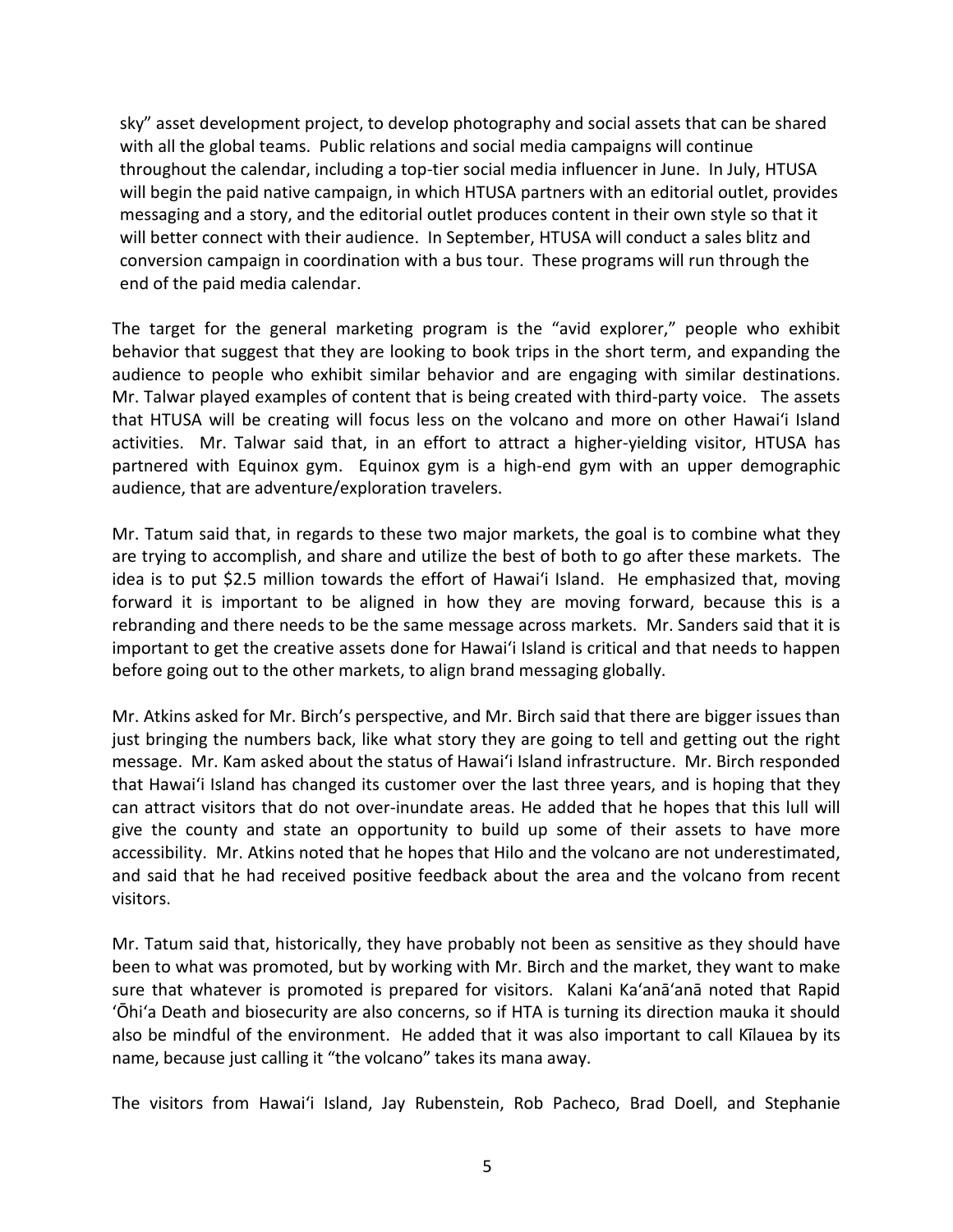Donoho, also provided input. They said that one thing that could be improved is sharing information with major stakeholders. There had been concerned among stakeholders regarding the process so having better communication and flow through, especially up front, about what is happening will help the comfort level. Mr. Kam asked whether there were any reservations about what they had seen during the presentation and they responded that the volcano is still a very dynamic place, and should not be discounted. Ms. Donoho reiterated the importance of communication and information-sharing, and said that she would like to see the HTA fall meeting hosted on the Kohala Coast on Hawai'i Island.

One of the Hawai'i Island visitors asked whether there was a way to tap into mainstream television in the American market. Mr. Talwar responded that it would have to be a budget discussion. He noted that there has been a huge change in viewership habits, and a large part of the market has never been a cable television subscriber. Mr. Takahata said that Japan is headed in the same direction, but television still has a large reach. However, a lot of the focus is on digital media. He added that HTJ and HTUSA are working together to share creative assets.

Mr. Doell also noted that Mr. Takahata had discussed working with TripAdvisor and said that he was seeing a lot of activity from Expedia Japan. He asked whether HTJ had plans to work with Expedia Japan. Mr. Talwar responded that, in the US, Expedia is more commonly used at a particular phase in the cycle when properties are looking for short-term business. Ms. Varley said that Expedia Japan is more price-driven and do not have destination pages, so from a destination branding point of view there is not much of a platform. Mr. Takahata asked the visitors how their Rakuten business was and they responded that business from Rakuten is beginning to grow. Mr. Takahata said that they have been talking to Rakuten about doing a Hawai'i campaign.

Mr. Atkins noted the concerns about communication and asked if they could get feedback from stakeholders sooner than the fall meeting. Ms. Donoho said that they could help convene that. Mr. Talwar agreed but asked that such feedback not stall asset development. Mr. Tatum said that this will be an ongoing task and rebranding takes years. The funds are coming from the FY 2019 budget and the FY 2020 budget will also have funding. Mr. Monahan said that when they receive approval to run the program, they will present it to stakeholders on Hawai'i Island and there is still time to make adjustments.

Mr. Kelly requested a motion to recommend the plans at the next Board meeting. Mr. Atkins moved to approve the recommendation or \$2.5 million of funding, and Mr. Kam seconded the motion. The motion was unanimously approved by the committee.

# **7. Hawai'i Convention Center - 2019 US Conference of Mayors Marketing Flexibility Fund Update**

Mr. Sanders said that initially there was approved \$500,000 for the US Conference of Mayors, which was made up of \$275,000 to go towards the reception to be held at the Hawai'i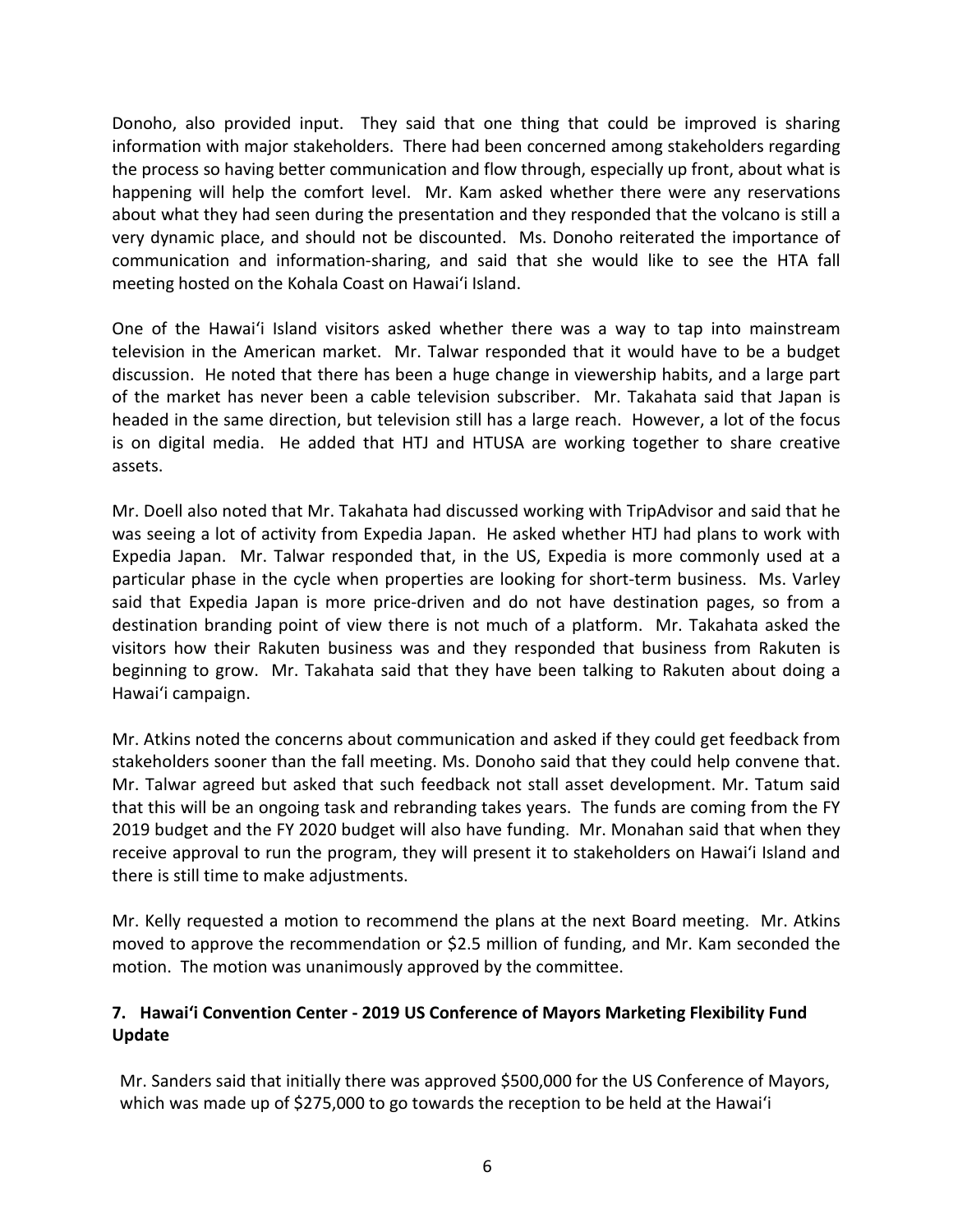Convention Center, and \$225,000 to go towards destination support to be used externally. Mr. Sanders introduced Teri Orton to provide an update. Ms. Orton said that Mary Charles has been hired to conduct and plan the Mayors Conference. She said that, to date, \$174,389.29 has been spent out of the \$225,000 for destination support, and \$275,000 still remains for the in-house reception. Mr. Sanders asked whether it has been clearly communicated to Mary Charles how the Convention Center's give is structured. Ms. Orton responded that yes, and that they have been providing her a running balance every time she invoices the Convention Center. Ms. Orton added that Ms. Charles request the Board to approve use of the \$275,000 that was designated for the Convention Center reception for external support.

Mr. Atkins asked whether there was any information on whether the Mayor had been able to raise funds elsewhere and she responded that she did not know but that some of the money for external support has been used to put deposits on the other event venues. Mr. Sanders clarified that all the funding came from the Convention Center. Ms. Orton said that some of the funding was also used to put a deposit on a fund development consultant that has been hired to solicit corporate sponsorship and help fundraise for the remaining funding needed to put the Mayors Conference on. She added that a portion of the funding also went to pay for the speaker, Caroline Kennedy, who is charging \$150,000.

# **8. HTA Spring Tourism Update Feedback**

Ms. Hughes said that a survey has been distributed on March 21, regarding the HTA Spring Tourism Update, requesting feedback from everyone on the mailing list. Mr. Atkins asked how many people attended and Ms. Hughes responded that more than 600 attended. Mr. Atkins asked whether the Global Tourism Summit would be scaled back and Mr. Tatum responded in the affirmative, especially if they are planning on having it on Hawai'i Island. He said that HTA supports having the fall meeting on Hawai'i Island if HTA can get the same price as at the Convention Center.

Mr. Atkins noted that there was good attendance at the most recent update because there have been good speakers, and expressed his hope that they could continue to keep the numbers up. Mr. Tatum said that the update should not just be a data dump, but should be productive. He said that the event is an opportunity to talk to the market contractors and share the overall vision, and talk about what is actionable. He said that the other piece is providing feedback and sharing what HTA is doing in the community and perpetuating the Hawai'ian culture.

# **9. Adjournment**

Mr. Sanders asked for a motion to adjourn the meeting. Mr. Kam so moved, and Mr. Atkins seconded the motion, which approved by all Committee members present.

The meeting was adjourned at 3:09 p.m.